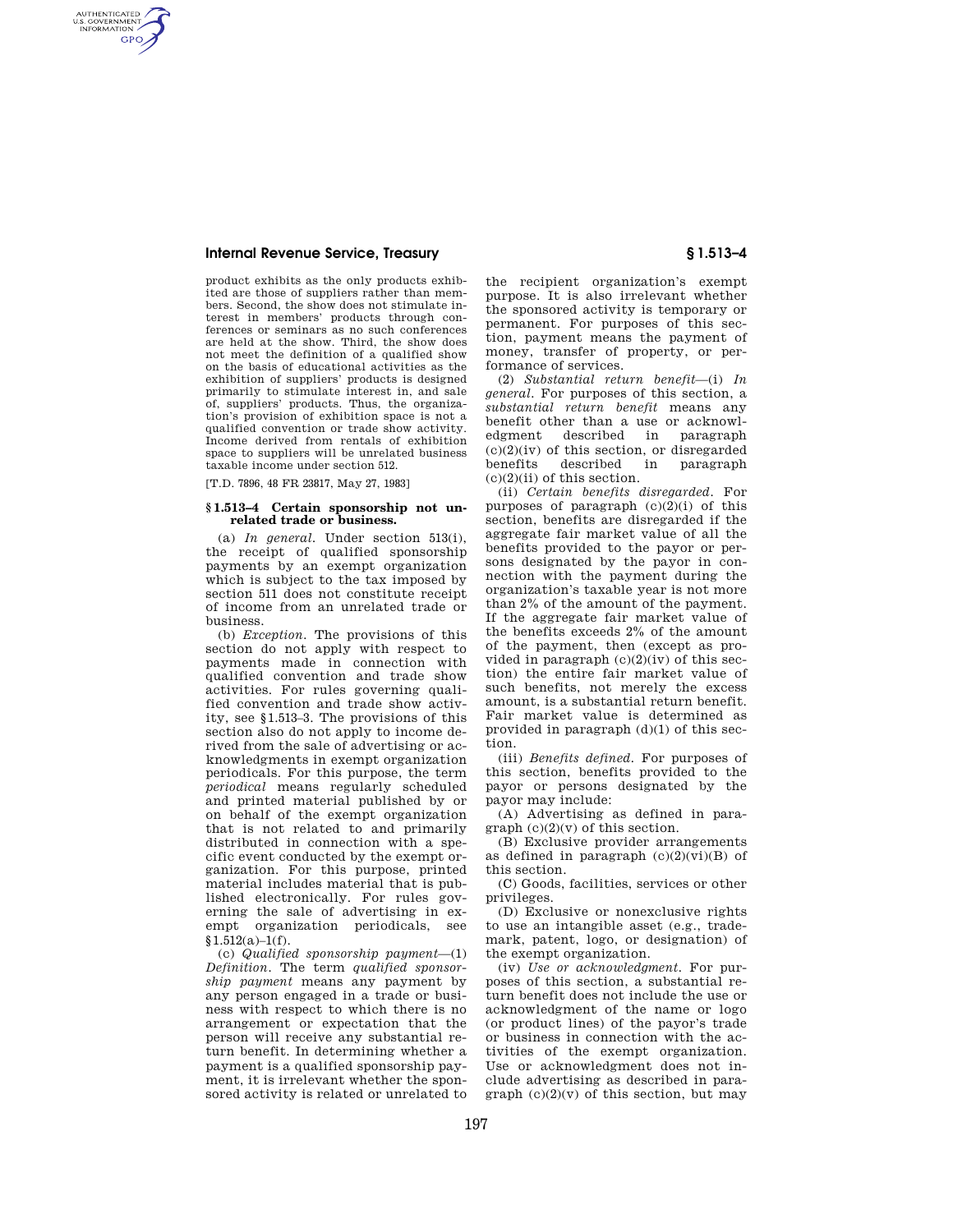include the following: exclusive sponsorship arrangements; logos and slogans that do not contain qualitative or comparative descriptions of the payor's products, services, facilities or company; a list of the payor's locations, telephone numbers, or Internet address; value-neutral descriptions, including displays or visual depictions, of the payor's product-line or services; and the payor's brand or trade names and product or service listings. Logos or slogans that are an established part of a payor's identity are not considered to contain qualitative or comparative descriptions. Mere display or distribution, whether for free or remuneration, of a payor's product by the payor or the exempt organization to the general public at the sponsored activity is not considered an inducement to purchase, sell or use the payor's product for purposes of this section and, thus, will not affect the determination of whether a payment is a qualified sponsorship payment.

(v) *Advertising.* For purposes of this section, the term *advertising* means any message or other programming material which is broadcast or otherwise transmitted, published, displayed or distributed, and which promotes or markets any trade or business, or any service, facility or product. Advertising includes messages containing qualitative or comparative language, price information or other indications of savings or value, an endorsement, or an inducement to purchase, sell, or use any company, service, facility or product. A single message that contains both advertising and an acknowledgment is advertising. This section does not apply to activities conducted by a payor on its own. For example, if a payor purchases broadcast time from a television station to advertise its product during commercial breaks in a sponsored program, the exempt organization's activities are not thereby converted to advertising.

(vi) *Exclusivity arrangements*—(A) *Exclusive sponsor.* An arrangement that acknowledges the payor as the exclusive sponsor of an exempt organization's activity, or the exclusive sponsor representing a particular trade, business or industry, generally does not, by itself, result in a substantial return

**§ 1.513–4 26 CFR Ch. I (4–1–09 Edition)** 

benefit. For example, if in exchange for a payment, an organization announces that its event is sponsored exclusively by the payor (and does not provide any advertising or other substantial return benefit to the payor), the payor has not received a substantial return benefit.

(B) *Exclusive provider.* An arrangement that limits the sale, distribution, availability, or use of competing products, services, or facilities in connection with an exempt organization's activity generally results in a substantial return benefit. For example, if in exchange for a payment, the exempt organization agrees to allow only the payor's products to be sold in connection with an activity, the payor has received a substantial return benefit.

(d) *Allocation of payment*—(1) *In general.* If there is an arrangement or expectation that the payor will receive a substantial return benefit with respect to any payment, then only the portion, if any, of the payment that exceeds the fair market value of the substantial return benefit is a qualified sponsorship payment. However, if the exempt organization does not establish that the payment exceeds the fair market value of any substantial return benefit, then no portion of the payment constitutes a qualified sponsorship payment.

(i) *Treatment of payments other than qualified sponsorship payments.* The unrelated business income tax (UBIT) treatment of any payment (or portion thereof) that is not a qualified sponsorship payment is determined by application of sections 512, 513 and 514. For example, payments related to an exempt organization's providing facilities, services, or other privileges to the payor or persons designated by the payor, advertising, exclusive provider arrangements described in paragraph  $(c)(2)(vi)(B)$  of this section, a license to use intangible assets of the exempt organization, or other substantial return benefits, are evaluated separately in determining whether the exempt organization realizes unrelated business taxable income.

(ii) *Fair market value.* The fair market value of any substantial return benefit provided as part of a sponsorship arrangement is the price at which the benefit would be provided between a willing recipient and a willing provider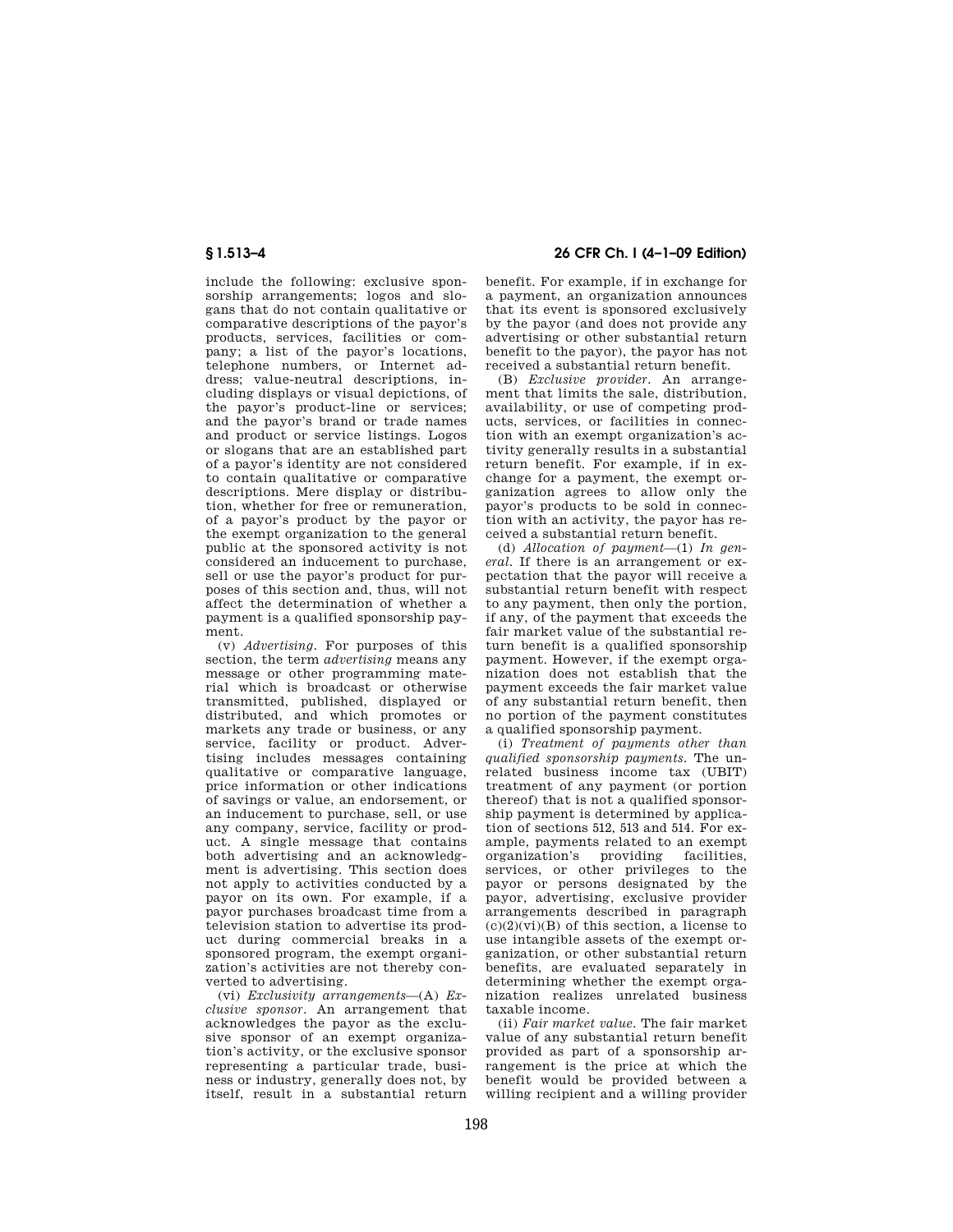## **Internal Revenue Service, Treasury § 1.513–4**

of the benefit, neither being under any compulsion to enter into the arrangement and both having reasonable knowledge of relevant facts, and without regard to any other aspect of the sponsorship arrangement.

(iii) *Valuation date.* In general, the fair market value of the substantial return benefit is determined when the benefit is provided. However, if the parties enter into a binding, written sponsorship contract, the fair market value of any substantial return benefit provided pursuant to that contract is determined on the date the parties enter into the sponsorship contract. If the parties make a material change to a sponsorship contract, it is treated as a new sponsorship contract as of the date the material change is effective. A material change includes an extension or renewal of the contract, or a more than incidental change to any amount payable (or other consideration) pursuant to the contract.

(iv) *Examples.* The following examples illustrate the provisions of this section:

*Example 1.* On June 30, 2001, a national corporation and Z, a charitable organization, enter into a five-year binding, written contract effective for years 2002 through 2007. The contract provides that the corporation will make an annual payment of \$5,000 to Z, and in return the corporation will receive no benefit other than advertising. On June 30, 2001, the fair market value of the advertising to be provided to the corporation in each year of the agreement is \$75, which is less than the disregarded benefit amount provided for in paragraph  $(c)(2)(ii)$  of this section (2% of \$5,000 is \$100). In 2002, pursuant to the sponsorship contract, the corporation makes a payment to Z of \$5,000, and receives the specified benefit (advertising). As of January 1, 2002, the fair market value of the advertising to be provided by Z each year has increased to \$110. However, for purposes of this section, the fair market value of the advertising benefit is determined on June 30, 2001, the date the parties entered into the sponsorship contract. Therefore, the entire \$5,000 payment received in 2002 is a qualified sponsorship payment.

*Example 2.* The facts are the same as *Example 1,* except that the contract provides for an initial payment by the corporation to Z of \$5,000 in 2002, followed by annual payments of \$1,000 during each of years 2003–2007. In 2003, pursuant to the sponsorship contract, the corporation makes a payment to Z of \$1,000, and receives the specified advertising benefit. In 2003, the fair market value of the

benefit provided (\$75, as determined on June 30, 2001) exceeds 2% of the total payment received (2% of \$1,000 is \$20). Therefore, only \$925 of the \$1,000 payment received in 2003 is a qualified sponsorship payment.

(2) *Anti-abuse provision.* To the extent necessary to prevent avoidance of the rule stated in paragraphs (d)(1) and  $(c)(2)$  of this section, where the exempt organization fails to make a reasonable and good faith valuation of any substantial return benefit, the Commissioner (or the Commissioner's delegate) may determine the portion of a payment allocable to such substantial return benefit and may treat two or more related payments as a single payment.

(e) *Special rules*—(1) *Written agreements.* The existence of a written sponsorship agreement does not, in itself, cause a payment to fail to be a qualified sponsorship payment. The terms of the agreement, not its existence or degree of detail, are relevant to the determination of whether a payment is a qualified sponsorship payment. Similarly, the terms of the agreement and not the title or responsibilities of the individuals negotiating the agreement determine whether a payment (or any portion thereof) made pursuant to the agreement is a qualified sponsorship payment.

(2) *Contingent payments.* The term *qualified sponsorship payment* does not include any payment the amount of which is contingent, by contract or otherwise, upon the level of attendance at one or more events, broadcast ratings, or other factors indicating the degree of public exposure to the sponsored activity. The fact that a payment is contingent upon sponsored events or activities actually being conducted does not, by itself, cause the payment to fail to be a qualified sponsorship payment.

(3) *Determining public support.* Qualified sponsorship payments in the form of money or property (but not services) are treated as contributions received by the exempt organization for purposes of determining public support to the organization under section  $170(b)(1)(A)(vi)$  or  $509(a)(2)$ . See  $$§1.509(a)-3(f)(1)$  and  $1.170A-9(e)(6)(i)$ . The fact that a payment is a qualified sponsorship payment that is treated as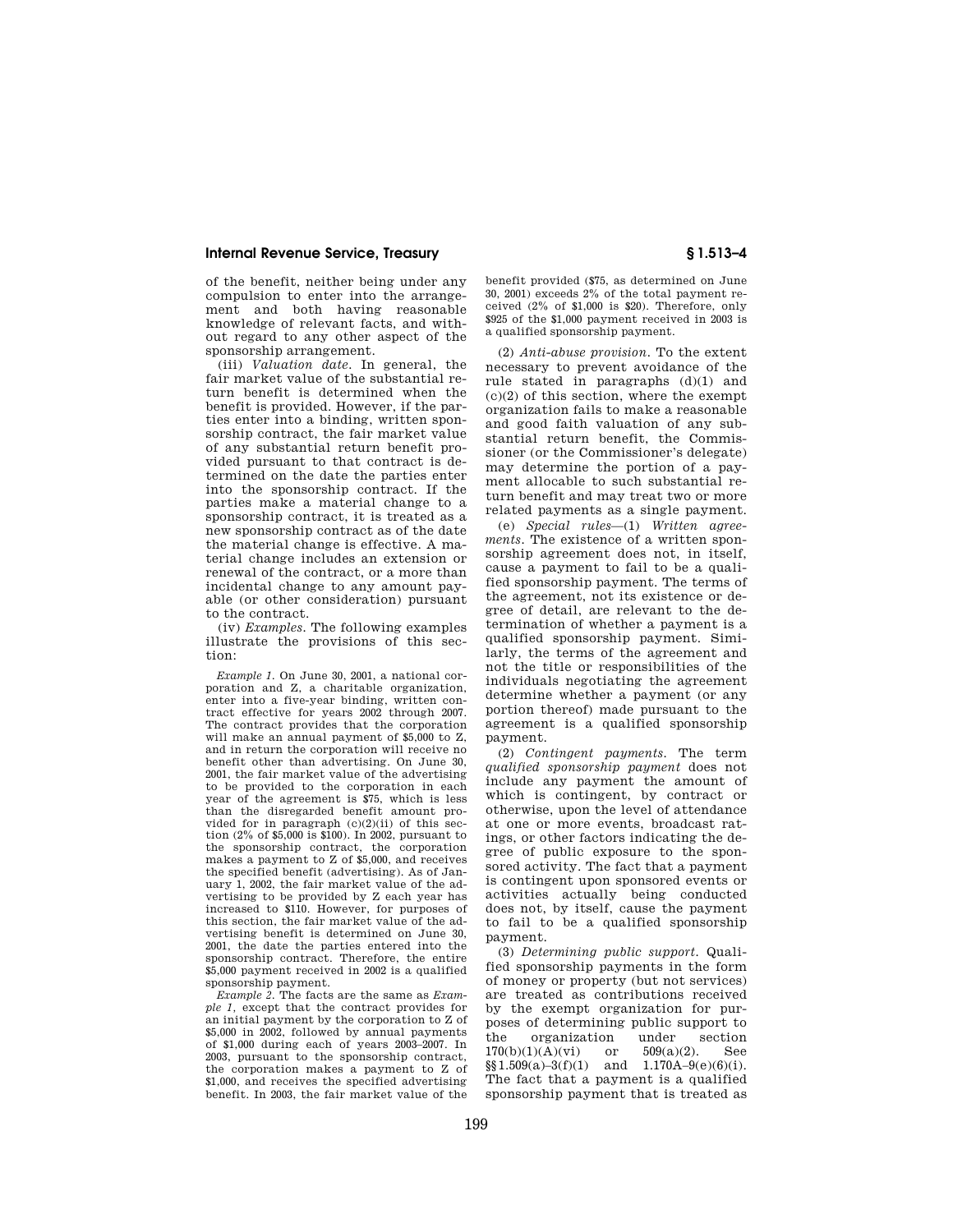a contribution to the payee organization does not determine whether the payment is deductible by the payor under section 162 or 170.

(f) *Examples.* The provisions of this section are illustrated by the following examples. The tax treatment of any payment (or portion of a payment) that does not constitute a qualified sponsorship payment is governed by general UBIT principles. In these examples, the recipients of the payments at issue are section 501(c) organizations. The expectations or arrangements of the parties are those specifically indicated in the example. The examples are as follows:

*Example 1.* M, a local charity, organizes a marathon and walkathon at which it serves to participants drinks and other refreshments provided free of charge by a national corporation. The corporation also gives M prizes to be awarded to winners of the event. M recognizes the assistance of the corporation by listing the corporation's name in promotional fliers, in newspaper advertisements of the event and on T-shirts worn by participants. M changes the name of its event to include the name of the corporation. M's activities constitute acknowledgment of the sponsorship. The drinks, refreshments and prizes provided by the corporation are a qualified sponsorship payment, which is not income from an unrelated trade or business.

*Example 2.* N, an art museum, organizes an exhibition and receives a large payment from a corporation to help fund the exhibition. N recognizes the corporation's support by using the corporate name and established logo in materials publicizing the exhibition, which include banners, posters, brochures and public service announcements. N also hosts a dinner for the corporation's executives. The fair market value of the dinner exceeds 2% of the total payment. N's use of the corporate name and logo in connection with the exhibition constitutes acknowledgment of the sponsorship. However, because the fair market value of the dinner exceeds 2% of the total payment, the dinner is a substantial return benefit. Only that portion of the payment, if any, that N can demonstrate exceeds the fair market value of the dinner is a qualified sponsorship payment.

*Example 3.* O coordinates sports tournaments for local charities. An auto manufacturer agrees to underwrite the expenses of the tournaments. O recognizes the auto manufacturer by including the manufacturer's name and established logo in the title of each tournament as well as on signs, scoreboards and other printed material. The auto manufacturer receives complimentary admission passes and pro-am playing spots for

# **§ 1.513–4 26 CFR Ch. I (4–1–09 Edition)**

each tournament that have a combined fair market value in excess of 2% of the total payment. Additionally, O displays the latest models of the manufacturer's premier luxury cars at each tournament. O's use of the manufacturer's name and logo and display of cars in the tournament area constitute acknowledgment of the sponsorship. However, the admission passes and pro-am playing spots are a substantial return benefit. Only that portion of the payment, if any, that O can demonstrate exceeds the fair market value of the admission passes and pro-am playing spots is a qualified sponsorship payment.

*Example 4.* P conducts an annual college football bowl game. P sells to commercial broadcasters the right to broadcast the bowl game on television and radio. A major corporation agrees to be the exclusive sponsor of the bowl game. The detailed contract between P and the corporation provides that in exchange for a \$1,000,000 payment, the name of the bowl game will include the name of the corporation. In addition, the contract provides that the corporation's name and established logo will appear on player's helmets and uniforms, on the scoreboard and stadium signs, on the playing field, on cups used to serve drinks at the game, and on all related printed material distributed in connection with the game. P also agrees to give the corporation a block of game passes for its employees and to provide advertising in the bowl game program book. The fair market value of the passes is \$6,000, and the fair market value of the program advertising is \$10,000. The agreement is contingent upon the game being broadcast on television and radio, but the amount of the payment is not contingent upon the number of people attending the game or the television ratings. The contract provides that television cameras will focus on the corporation's name and logo on the field at certain intervals during the game. P's use of the corporation's name and logo in connection with the bowl game constitutes acknowledgment of the sponsorship. The exclusive sponsorship arrangement is not a substantial return benefit. Because the fair market value of the game passes and program advertising  $(16,000)$  does not exceed  $2\%$  of the total payment (2% of \$1,000,000 is \$20,000), these benefits are disregarded and the entire payment is a qualified sponsorship payment, which is not income from an unrelated trade or business.

*Example 5.* Q organizes an amateur sports team. A major pizza chain gives uniforms to players on Q's team, and also pays some of the team's operational expenses. The uniforms bear the name and established logo of the pizza chain. During the final tournament series, Q distributes free of charge souvenir flags bearing Q's name to employees of the pizza chain who come out to support the team. The flags are valued at less than 2% of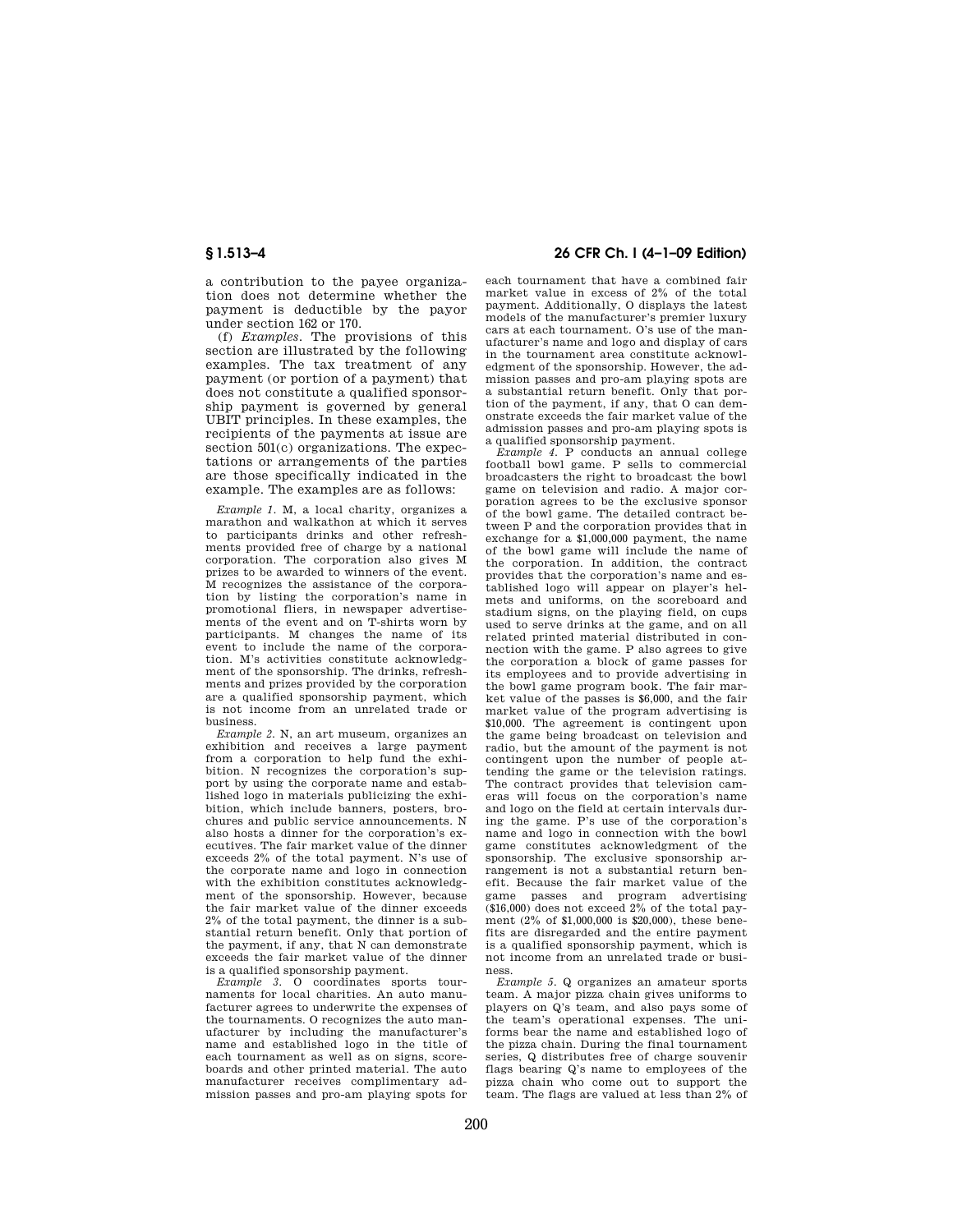## **Internal Revenue Service, Treasury § 1.513–4**

the combined fair market value of the uniforms and operational expenses paid. Q's use of the name and logo of the pizza chain in connection with the tournament constitutes acknowledgment of the sponsorship. Because the fair market value of the flags does not exceed 2% of the total payment, the entire amount of the funding and supplied uniforms are a qualified sponsorship payment, which is not income from an unrelated trade or business.

*Example 6.* R is a liberal arts college. A soft drink manufacturer enters into a binding, written contract with R that provides for a large payment to be made to the college's English department in exchange for R agreeing to name a writing competition after the soft drink manufacturer. The contract also provides that R will allow the soft drink manufacturer to be the exclusive provider of all soft drink sales on campus. The fair market value of the exclusive provider component of the contract exceeds 2% of the total payment. R's use of the manufacturer's name in the writing competition constitutes acknowledgment of the sponsorship. However, the exclusive provider arrangement is a substantial return benefit. Only that portion of the payment, if any, that R can demonstrate exceeds the fair market value of the exclusive provider arrangement is a qualified sponsorship payment.

*Example 7.* S is a noncommercial broadcast station that airs a program funded by a local music store. In exchange for the funding, S broadcasts the following message: ''This program has been brought to you by the Music Shop, located at 123 Main Street. For your music needs, give them a call today at 555– 1234. This station is proud to have the Music Shop as a sponsor.'' Because this single broadcast message contains both advertising and an acknowledgment, the entire message is advertising. The fair market value of the advertising exceeds 2% of the total payment. Thus, the advertising is a substantial return benefit. Unless S establishes that the amount of the payment exceeds the fair market value of the advertising, none of the payment is a qualified sponsorship payment.

*Example 8.* T, a symphony orchestra, performs a series of concerts. A program guide that contains notes on guest conductors and other information concerning the evening's program is distributed by T at each concert. The Music Shop makes a \$1,000 payment to T in support of the concert series. As a supporter of the event, the Music Shop receives complimentary concert tickets with a fair market value of \$85, and is recognized in the program guide and on a poster in the lobby of the concert hall. The lobby poster states that, ''The T concert is sponsored by the Music Shop, located at 123 Main Street, telephone number 555–1234.'' The program guide contains the same information and also states, ''Visit the Music Shop today for the

finest selection of music CDs and cassette tapes.'' The fair market value of the advertisement in the program guide is \$15. T's use of the Music Shop's name, address and telephone number in the lobby poster constitutes acknowledgment of the sponsorship. However, the combined fair market value of the advertisement in the program guide and complimentary tickets is  $$100$   $$15 + $85$ ). which exceeds  $2\%$  of the total payment  $(2\%$ of \$1,000 is \$20). The fair market value of the advertising and complimentary tickets, therefore, constitutes a substantial return benefit and only that portion of the payment, or \$900, that exceeds the fair market value of the substantial return benefit is a qualified sponsorship payment.

*Example 9.* U, a national charity dedicated to promoting health, organizes a campaign to inform the public about potential cures to fight a serious disease. As part of the campaign, U sends representatives to community health fairs around the country to answer questions about the disease and inform the public about recent developments in the search for a cure. A pharmaceutical company makes a payment to U to fund U's booth at a health fair. U places a sign in the booth displaying the pharmaceutical company's name and slogan, ''Better Research, Better Health,'' which is an established part of the company's identity. In addition, U grants the pharmaceutical company a license to use U's logo in marketing its products to health care providers around the country. The fair market value of the license exceeds 2% of the total payment received from the company. U's display of the pharmaceutical company's name and slogan constitutes acknowledgment of the sponsorship. However, the license granted to the pharmaceutical company to use U's logo is a substantial return benefit. Only that portion of the payment, if any, that U can demonstrate exceeds the fair market value of the license granted to the pharmaceutical company is a qualified sponsorship payment.

*Example 10.* V, a trade association, publishes a monthly scientific magazine for its members containing information about current issues and developments in the field. A textbook publisher makes a large payment to V to have its name displayed on the inside cover of the magazine each month. Because the monthly magazine is a periodical within the meaning of paragraph (b) of this section, the section 513(i) safe harbor does not apply. See §1.512(a)–1(f).

*Example 11.* W, a symphony orchestra, maintains a Web site containing pertinent information and its performance schedule. The Music Shop makes a payment to W to fund a concert series, and W posts a list of its sponsors on its Web site, including the Music Shop's name and Internet address. W's Web site does not promote the Music Shop or advertise its merchandise. The Music Shop's